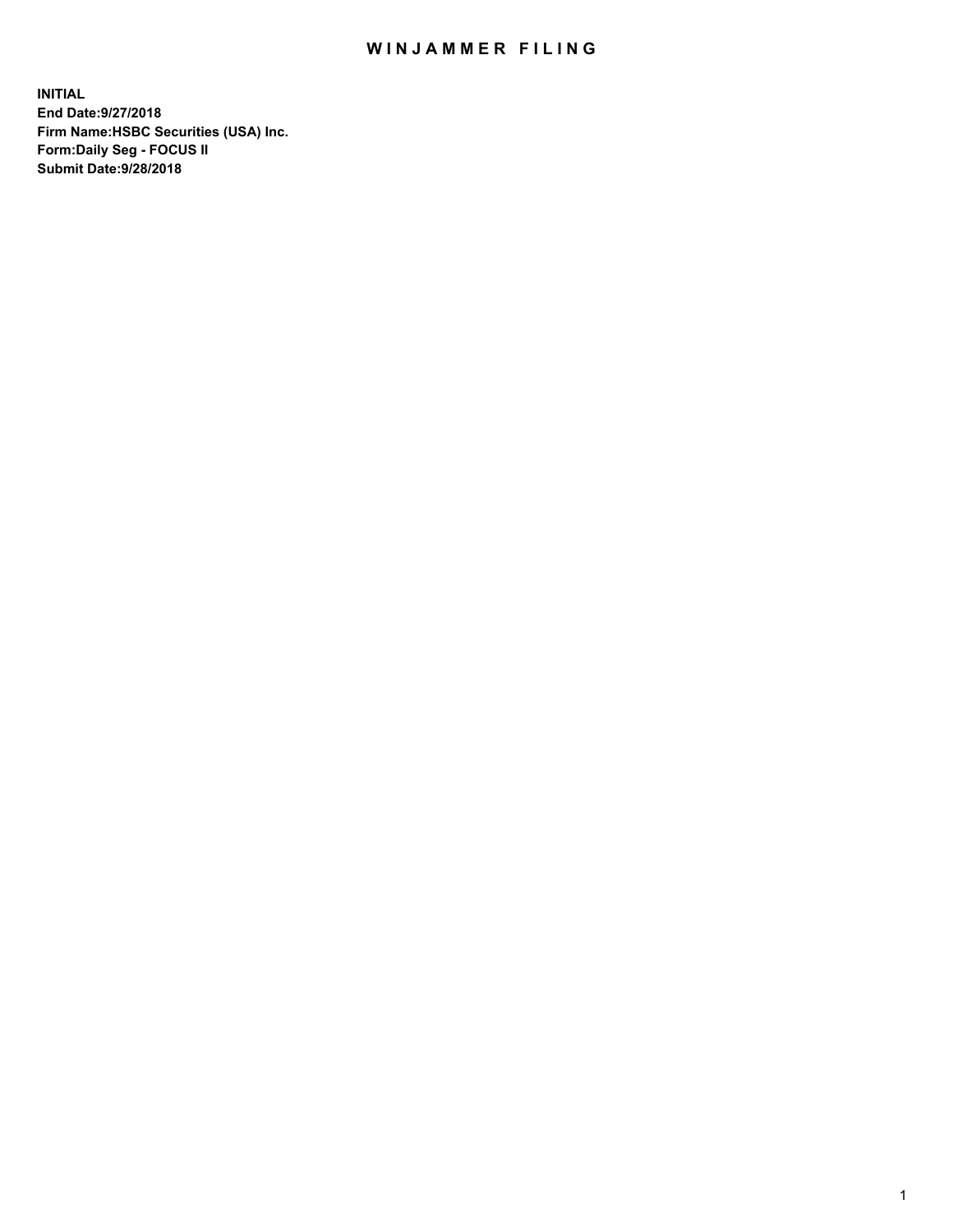**INITIAL End Date:9/27/2018 Firm Name:HSBC Securities (USA) Inc. Form:Daily Seg - FOCUS II Submit Date:9/28/2018 Daily Segregation - Cover Page**

| Name of Company                                                                                                                                                                                                                                                                                                                | <b>HSBC Securities (USA) Inc.</b>                                          |
|--------------------------------------------------------------------------------------------------------------------------------------------------------------------------------------------------------------------------------------------------------------------------------------------------------------------------------|----------------------------------------------------------------------------|
| <b>Contact Name</b>                                                                                                                                                                                                                                                                                                            | <b>Michael Vacca</b>                                                       |
| <b>Contact Phone Number</b>                                                                                                                                                                                                                                                                                                    | 212-525-7951                                                               |
| <b>Contact Email Address</b>                                                                                                                                                                                                                                                                                                   | michael.vacca@us.hsbc.com                                                  |
| FCM's Customer Segregated Funds Residual Interest Target (choose one):<br>a. Minimum dollar amount: : or<br>b. Minimum percentage of customer segregated funds required:% ; or<br>c. Dollar amount range between: and; or<br>d. Percentage range of customer segregated funds required between:% and%.                         | 109,000,000<br>$\overline{\mathbf{0}}$<br>0 <sub>0</sub><br>0 <sub>0</sub> |
| FCM's Customer Secured Amount Funds Residual Interest Target (choose one):<br>a. Minimum dollar amount: ; or<br>b. Minimum percentage of customer secured funds required:%; or<br>c. Dollar amount range between: and; or<br>d. Percentage range of customer secured funds required between:% and%.                            | 25,000,000<br>$\overline{\mathbf{0}}$<br>0 <sub>0</sub><br>0 <sub>0</sub>  |
| FCM's Cleared Swaps Customer Collateral Residual Interest Target (choose one):<br>a. Minimum dollar amount: ; or<br>b. Minimum percentage of cleared swaps customer collateral required:% ; or<br>c. Dollar amount range between: and; or<br>d. Percentage range of cleared swaps customer collateral required between:% and%. | 100,000,000<br>$\overline{\mathbf{0}}$<br>0 <sub>0</sub><br>0 <sub>0</sub> |

Attach supporting documents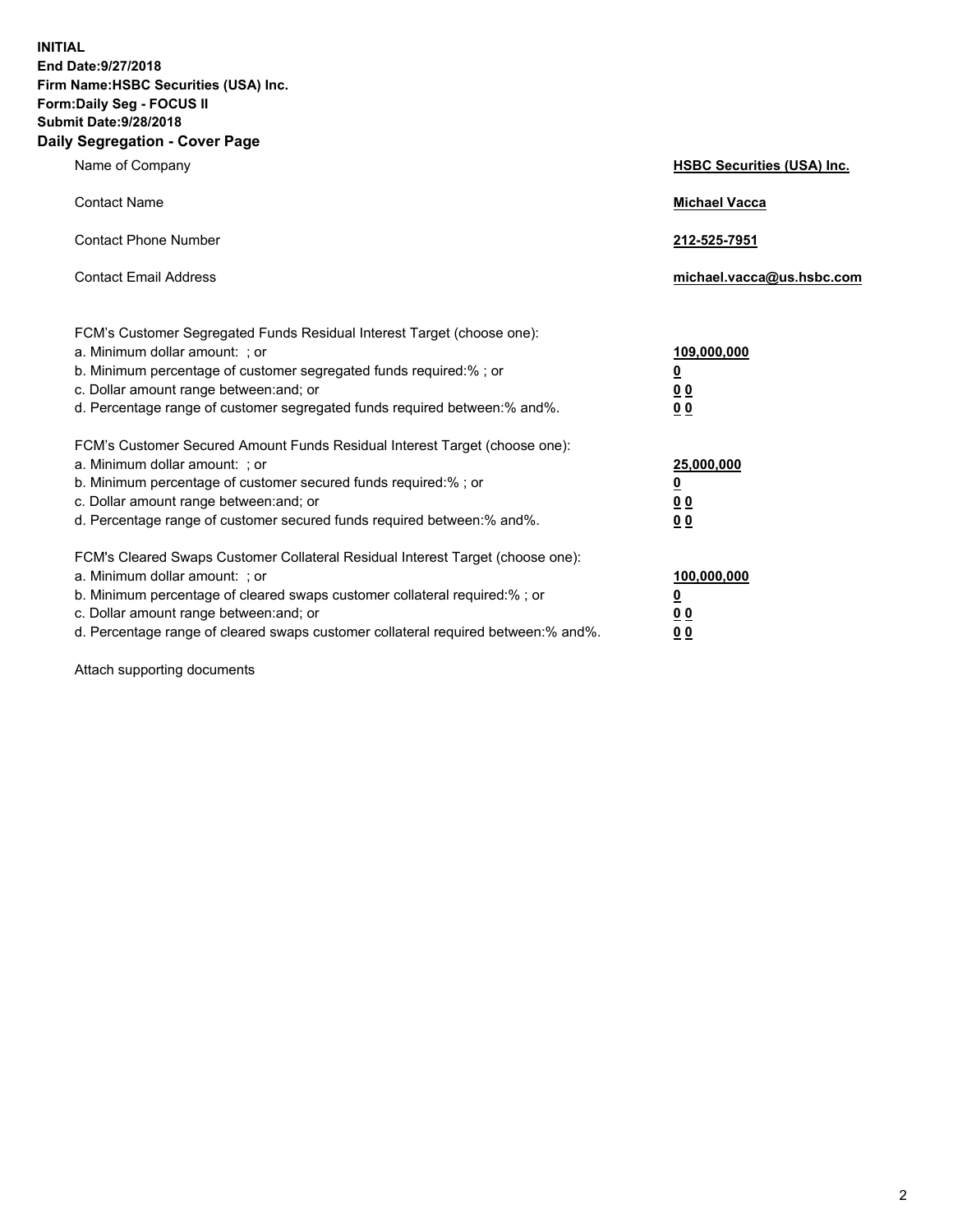**INITIAL End Date:9/27/2018 Firm Name:HSBC Securities (USA) Inc. Form:Daily Seg - FOCUS II Submit Date:9/28/2018 Daily Segregation - Secured Amounts** Foreign Futures and Foreign Options Secured Amounts Amount required to be set aside pursuant to law, rule or regulation of a foreign government or a rule of a self-regulatory organization authorized thereunder 1. Net ledger balance - Foreign Futures and Foreign Option Trading - All Customers A. Cash **100,209,916** [7315] B. Securities (at market) **80,301,844** [7317] 2. Net unrealized profit (loss) in open futures contracts traded on a foreign board of trade **-38,188,899** [7325] 3. Exchange traded options a. Market value of open option contracts purchased on a foreign board of trade **0** [7335] b. Market value of open contracts granted (sold) on a foreign board of trade **0** [7337] 4. Net equity (deficit) (add lines 1. 2. and 3.) **142,322,861** [7345] 5. Account liquidating to a deficit and account with a debit balances - gross amount **2,676,317** [7351] Less: amount offset by customer owned securities **-2,674,473** [7352] **1,844** [7354] 6. Amount required to be set aside as the secured amount - Net Liquidating Equity Method (add lines 4 and 5) 7. Greater of amount required to be set aside pursuant to foreign jurisdiction (above) or line 6. FUNDS DEPOSITED IN SEPARATE REGULATION 30.7 ACCOUNTS 1. Cash in banks A. Banks located in the United States **54,701,936** [7500] B. Other banks qualified under Regulation 30.7 **0** [7520] **54,701,936** [7530] 2. Securities A. In safekeeping with banks located in the United States **45,477,443** [7540] B. In safekeeping with other banks qualified under Regulation 30.7 **0** [7560] **45,477,443** [7570] 3. Equities with registered futures commission merchants A. Cash **0** [7580] B. Securities **0** [7590]

- C. Unrealized gain (loss) on open futures contracts **0** [7600]
- D. Value of long option contracts **0** [7610]
- E. Value of short option contracts **0** [7615] **0** [7620]
- 4. Amounts held by clearing organizations of foreign boards of trade
	- A. Cash **0** [7640]
	- B. Securities **0** [7650]
	- C. Amount due to (from) clearing organization daily variation **0** [7660]
	- D. Value of long option contracts **0** [7670]
	- E. Value of short option contracts **0** [7675] **0** [7680]
- 5. Amounts held by members of foreign boards of trade
	-
	-
	- C. Unrealized gain (loss) on open futures contracts **-38,188,899** [7720]
	- D. Value of long option contracts **0** [7730]
	- E. Value of short option contracts **0** [7735] **78,679,278** [7740]
- 6. Amounts with other depositories designated by a foreign board of trade **0** [7760]
- 7. Segregated funds on hand **0** [7765]
- 8. Total funds in separate section 30.7 accounts **178,858,657** [7770]
- 9. Excess (deficiency) Set Aside for Secured Amount (subtract line 7 Secured Statement Page 1 from Line 8)
- 10. Management Target Amount for Excess funds in separate section 30.7 accounts **25,000,000** [7780]
- 11. Excess (deficiency) funds in separate 30.7 accounts over (under) Management Target **11,533,952** [7785]

**142,324,705** [7355]

**142,324,705** [7360]

 A. Cash **82,043,776** [7700] B. Securities **34,824,401** [7710] **36,533,952** [7380]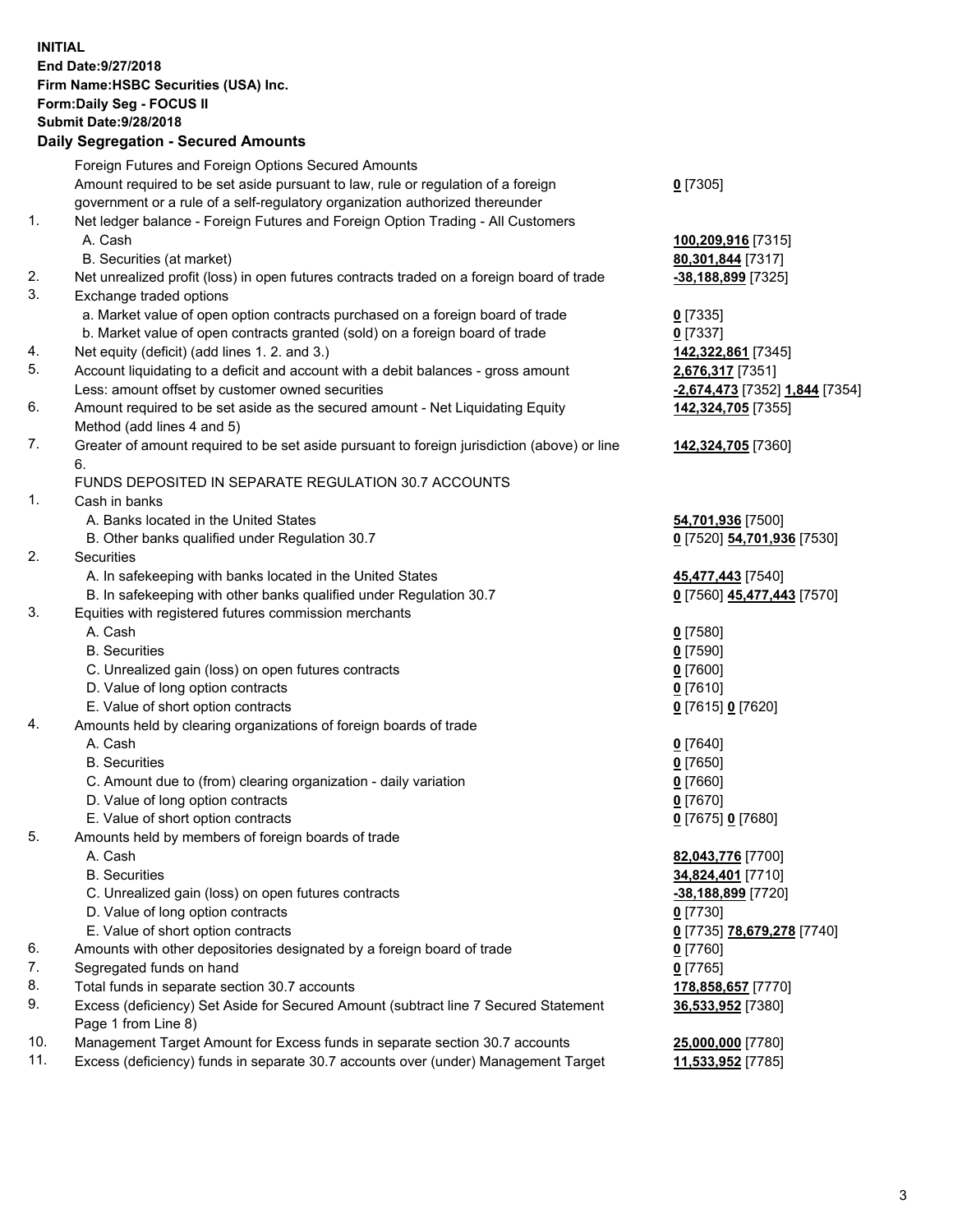| <b>INITIAL</b> | End Date: 9/27/2018                                                                 |                             |
|----------------|-------------------------------------------------------------------------------------|-----------------------------|
|                |                                                                                     |                             |
|                | Firm Name: HSBC Securities (USA) Inc.                                               |                             |
|                | Form: Daily Seg - FOCUS II                                                          |                             |
|                | <b>Submit Date: 9/28/2018</b>                                                       |                             |
|                | Daily Segregation - Segregation Statement                                           |                             |
|                | SEGREGATION REQUIREMENTS(Section 4d(2) of the CEAct)                                |                             |
| 1.             | Net ledger balance                                                                  |                             |
|                | A. Cash                                                                             | 101,334,306 [7010]          |
|                | B. Securities (at market)                                                           | 1,515,857,229 [7020]        |
| 2.             | Net unrealized profit (loss) in open futures contracts traded on a contract market  | 187,387,814 [7030]          |
| 3.             | Exchange traded options                                                             |                             |
|                | A. Add market value of open option contracts purchased on a contract market         | 374,041,839 [7032]          |
|                | B. Deduct market value of open option contracts granted (sold) on a contract market | -159,642,367 [7033]         |
| 4.             | Net equity (deficit) (add lines 1, 2 and 3)                                         | 2,018,978,821 [7040]        |
| 5.             | Accounts liquidating to a deficit and accounts with                                 |                             |
|                | debit balances - gross amount                                                       | 34,673,220 [7045]           |
|                | Less: amount offset by customer securities                                          | -34,673,220 [7047] 0 [7050] |
| 6.             | Amount required to be segregated (add lines 4 and 5)                                | 2,018,978,821 [7060]        |
|                | FUNDS IN SEGREGATED ACCOUNTS                                                        |                             |
| 7.             | Deposited in segregated funds bank accounts                                         |                             |
|                | A. Cash                                                                             | 67,963,490 [7070]           |
|                | B. Securities representing investments of customers' funds (at market)              | $0$ [7080]                  |
|                | C. Securities held for particular customers or option customers in lieu of cash (at | 221,581,789 [7090]          |
|                | market)                                                                             |                             |
| 8.             | Margins on deposit with derivatives clearing organizations of contract markets      |                             |
|                | A. Cash                                                                             | 19,240,952 [7100]           |
|                | B. Securities representing investments of customers' funds (at market)              | 327,759,224 [7110]          |
|                | C. Securities held for particular customers or option customers in lieu of cash (at | 1,292,855,340 [7120]        |
|                | market)                                                                             |                             |
| 9.             | Net settlement from (to) derivatives clearing organizations of contract markets     | -14,963,407 [7130]          |
| 10.            | Exchange traded options                                                             |                             |
|                | A. Value of open long option contracts                                              | 374,041,839 [7132]          |
|                | B. Value of open short option contracts                                             | -159,642,367 [7133]         |
| 11.            | Net equities with other FCMs                                                        |                             |
|                | A. Net liquidating equity                                                           | 10,638,796 [7140]           |
|                | B. Securities representing investments of customers' funds (at market)              | $0$ [7160]                  |
|                | C. Securities held for particular customers or option customers in lieu of cash (at | $0$ [7170]                  |
|                | market)                                                                             |                             |
| 12.            | Segregated funds on hand                                                            | 1,420,100 [7150]            |
| 13.            | Total amount in segregation (add lines 7 through 12)                                | 2,140,895,756 [7180]        |
| 14.            | Excess (deficiency) funds in segregation (subtract line 6 from line 13)             | 121,916,935 [7190]          |
| 15.            | Management Target Amount for Excess funds in segregation                            | 109,000,000 [7194]          |
|                |                                                                                     |                             |

16. Excess (deficiency) funds in segregation over (under) Management Target Amount Excess

**12,916,935** [7198]